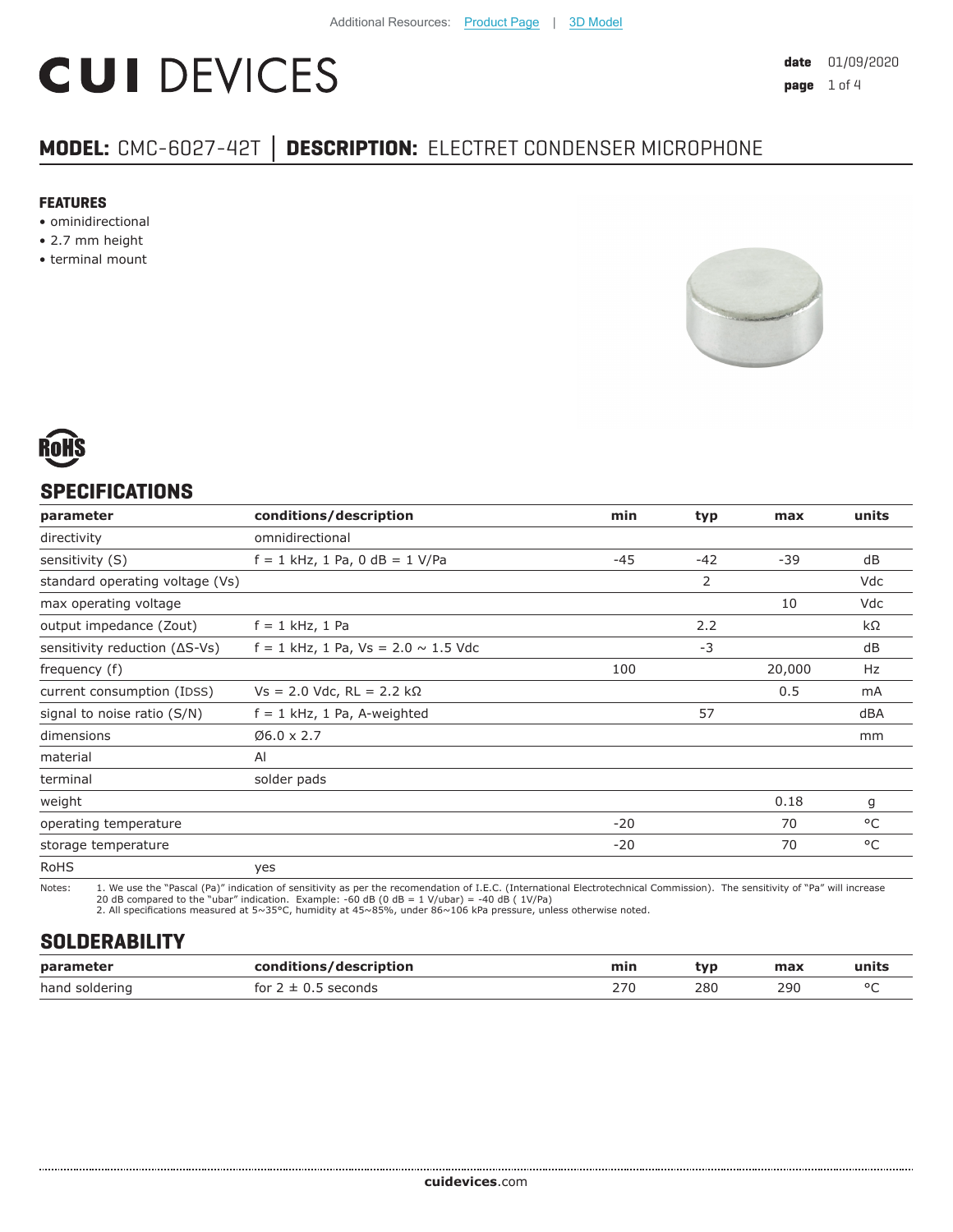#### **MECHANICAL DRAWING**



#### **FREQUENCY RESPONSE CURVE**



#### **MEASUREMENT CIRCUIT**

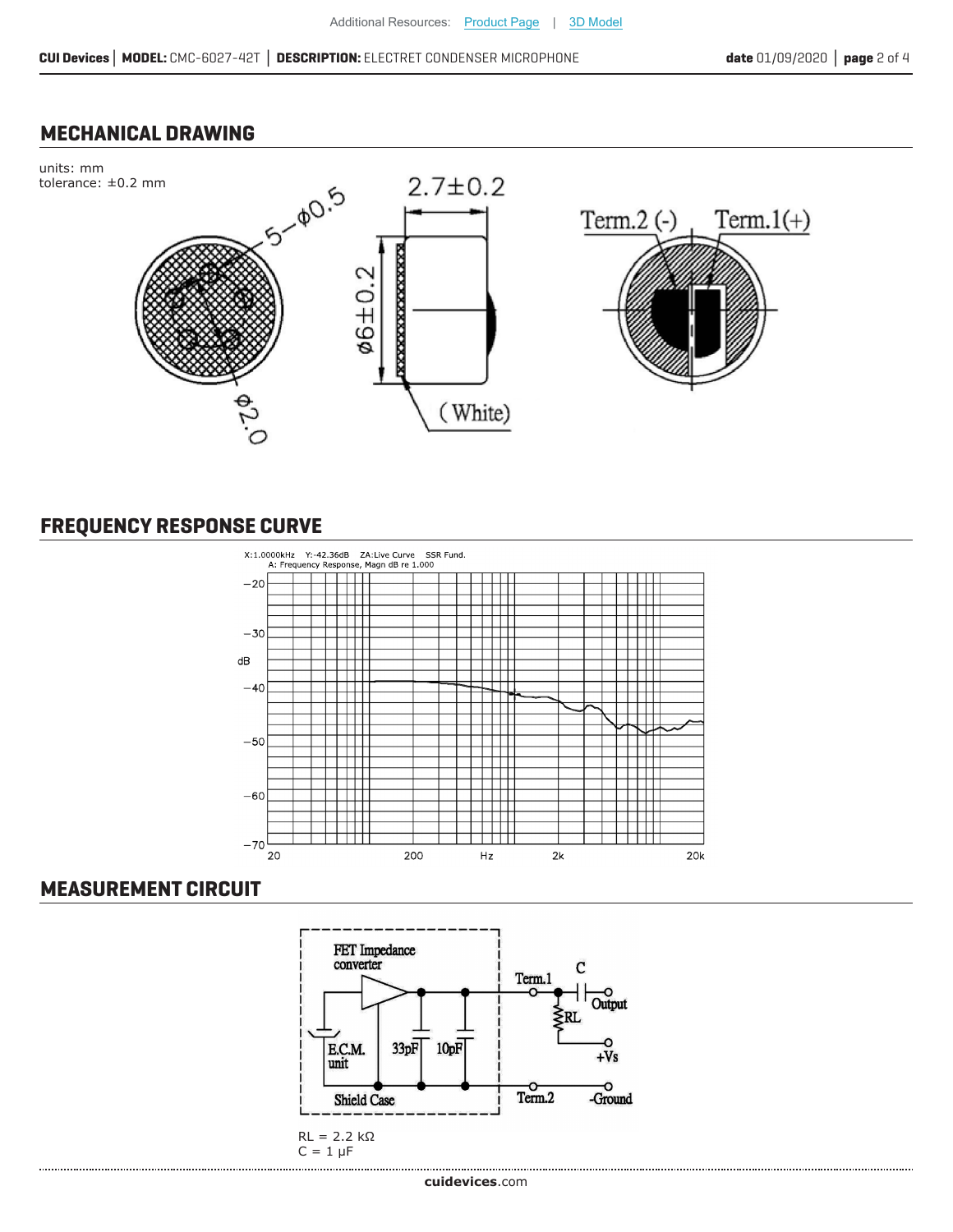#### **PACKAGING**

....................................

units: mm

Inner Box Size: 100 x 100 x 8 mm Middle Box Size: 205 x 106 x 52 mm Outer Box Size: 230 x 230 x 270 mm Inner Box QTY: 100 pcs per box Middle Box QTY: 1,000 pcs per box Outer Box QTY: 10,000 pcs per box